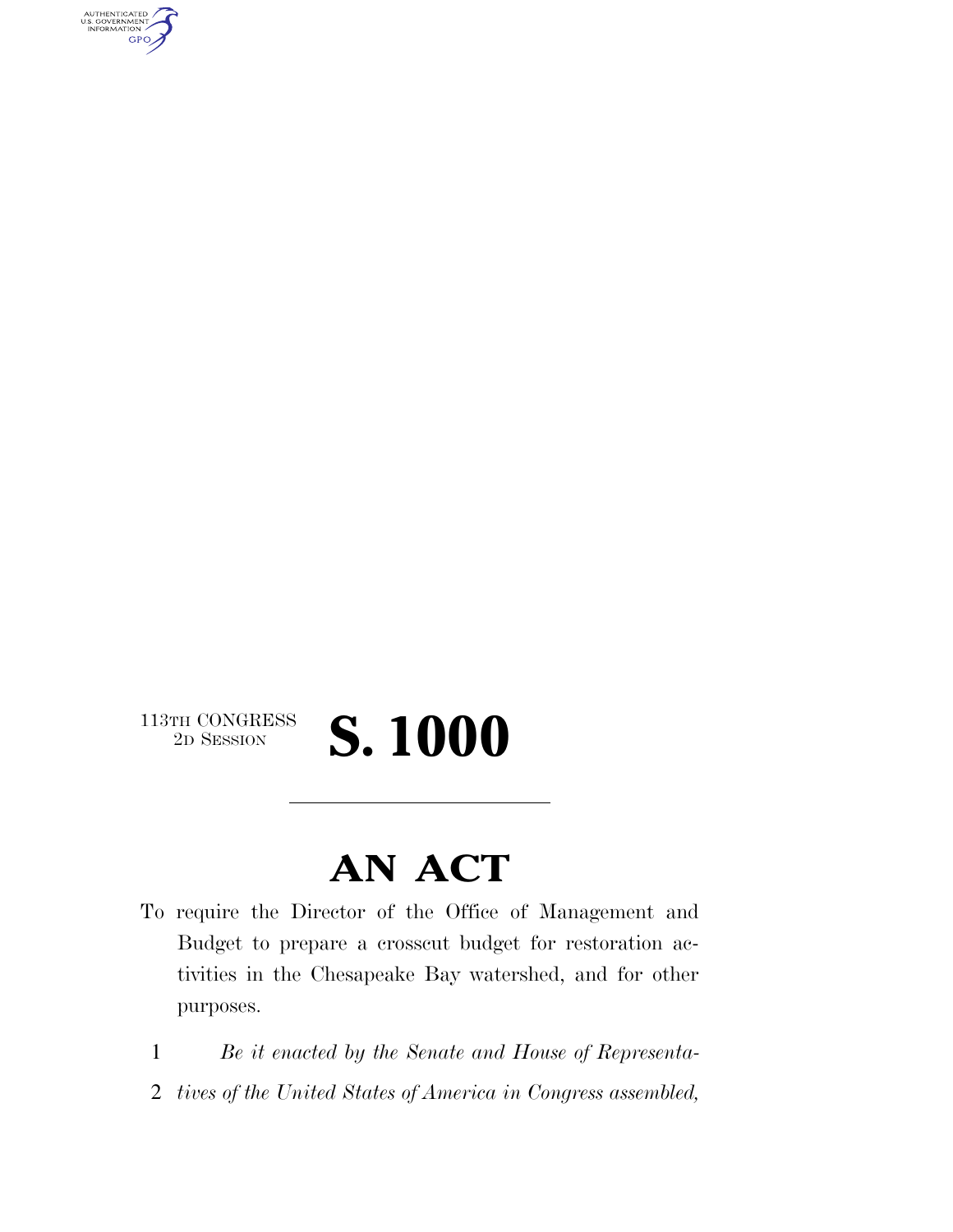#### **SECTION 1. SHORT TITLE.**

| 2  | This Act may be cited as the "Chesapeake Bay Ac-             |
|----|--------------------------------------------------------------|
| 3  | countability and Recovery Act of 2014".                      |
| 4  | SEC. 2. DEFINITIONS.                                         |
| 5  | In this Act:                                                 |
| 6  | (1) ADMINISTRATOR.—The term "Adminis-                        |
| 7  | trator" means the Administrator of the Environ-              |
| 8  | mental Protection Agency.                                    |
| 9  | (2) CHESAPEAKE BAY STATE.—The<br>term                        |
| 10 | "Chesapeake Bay State" or "State" means any of—              |
| 11 | (A) the States of Maryland, West Virginia,                   |
| 12 | Delaware, and New York;                                      |
| 13 | (B) the Commonwealths of Virginia and                        |
| 14 | Pennsylvania; and                                            |
| 15 | (C) the District of Columbia.                                |
| 16 | (3) CHESAPEAKE BAY WATERSHED.—The term                       |
| 17 | "Chesapeake Bay watershed" means all tributaries,            |
| 18 | backwaters, and side channels, including watersheds,         |
| 19 | draining into the Chesapeake Bay.                            |
| 20 | (4) CHESAPEAKE EXECUTIVE COUNCIL.—The                        |
| 21 | term "Chesapeake Executive Council" has the mean-            |
| 22 | ing given the term by section $117(a)$ of the Federal        |
| 23 | Water Pollution Control Act $(33 \text{ U.S.C. } 1267(a))$ . |
| 24 | (5) CHIEF EXECUTIVE.—The term "chief exec-                   |
| 25 | utive" means, in the case of a State or Common-              |
| 26 | wealth, the Governor of the State or Commonwealth            |
|    | $\dagger$ S 1000 ES                                          |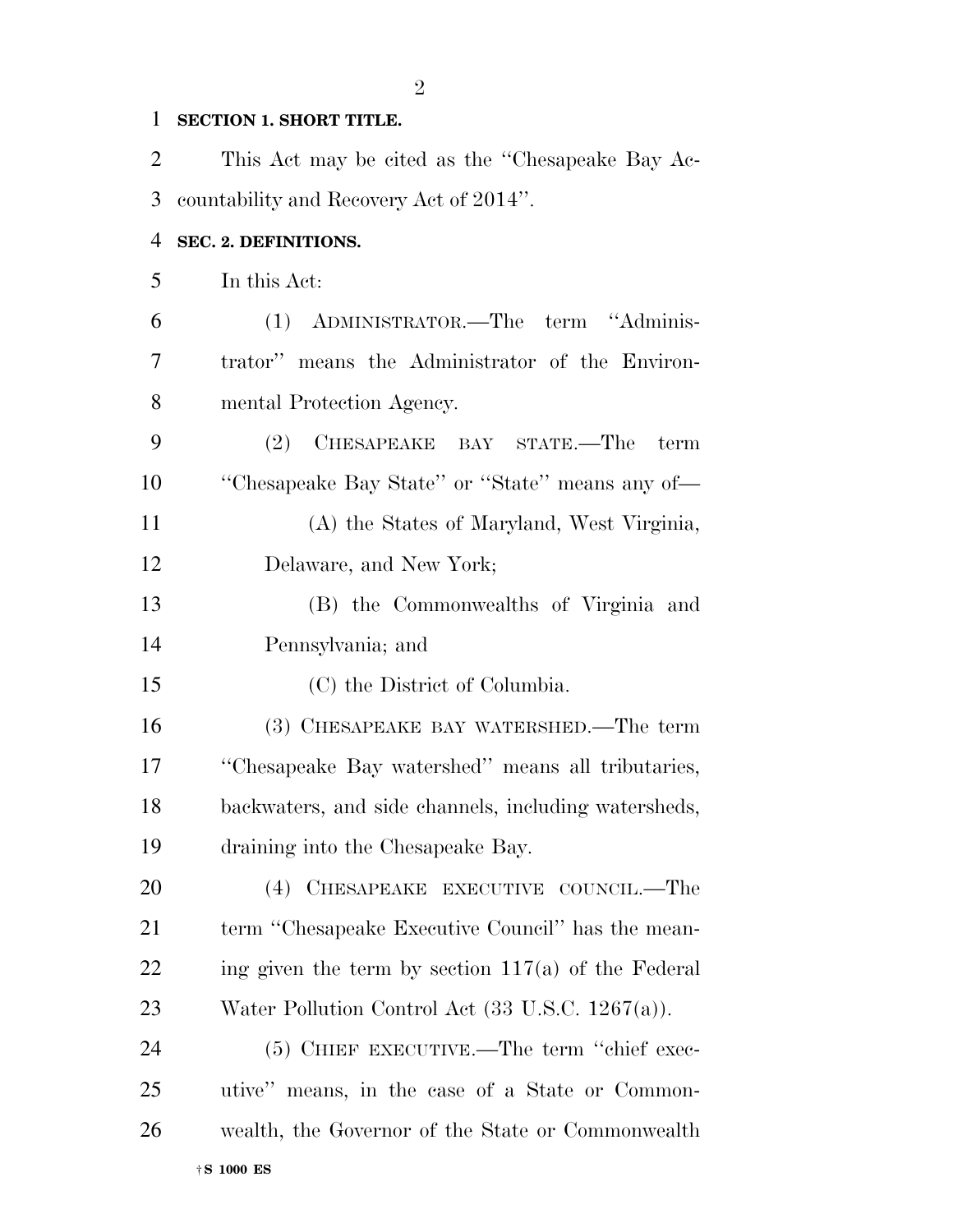| $\mathbf{1}$   | and, in the case of the District of Columbia, the  |
|----------------|----------------------------------------------------|
| $\overline{2}$ | Mayor of the District of Columbia.                 |
| 3              | (6) DIRECTOR.—The term "Director" means            |
| $\overline{4}$ | the Director of the Office of Management and Budg- |
| 5              | et.                                                |
| 6              | (7) FEDERAL RESTORATION ACTIVITY.—                 |
| 7              | (A) IN GENERAL.—The term "Federal res-             |
| 8              | toration activity" means a Federal program or      |
| 9              | project carried out under Federal authority in     |
| 10             | existence as of the date of enactment of this      |
| 11             | Act with the express intent to directly protect,   |
| 12             | conserve, or restore living resources, habitat,    |
| 13             | water resources, or water quality in the Chesa-    |
| 14             | peake Bay watershed, including programs or         |
| 15             | projects that provide financial and technical as-  |
| 16             | sistance to promote responsible land use, stew-    |
| 17             | ardship, and community engagement in the           |
| 18             | Chesapeake Bay watershed.                          |
| 19             | CATEGORIZATION.—Federal<br>(B)<br>restora-         |
| 20             | tion activities may be categorized as follows:     |
| 21             | (i) Physical restoration.                          |
| 22             | (ii) Planning.                                     |
| 23             | (iii) Feasibility studies.                         |
| 24             | (iv) Scientific research.                          |
| 25             | (v) Monitoring.                                    |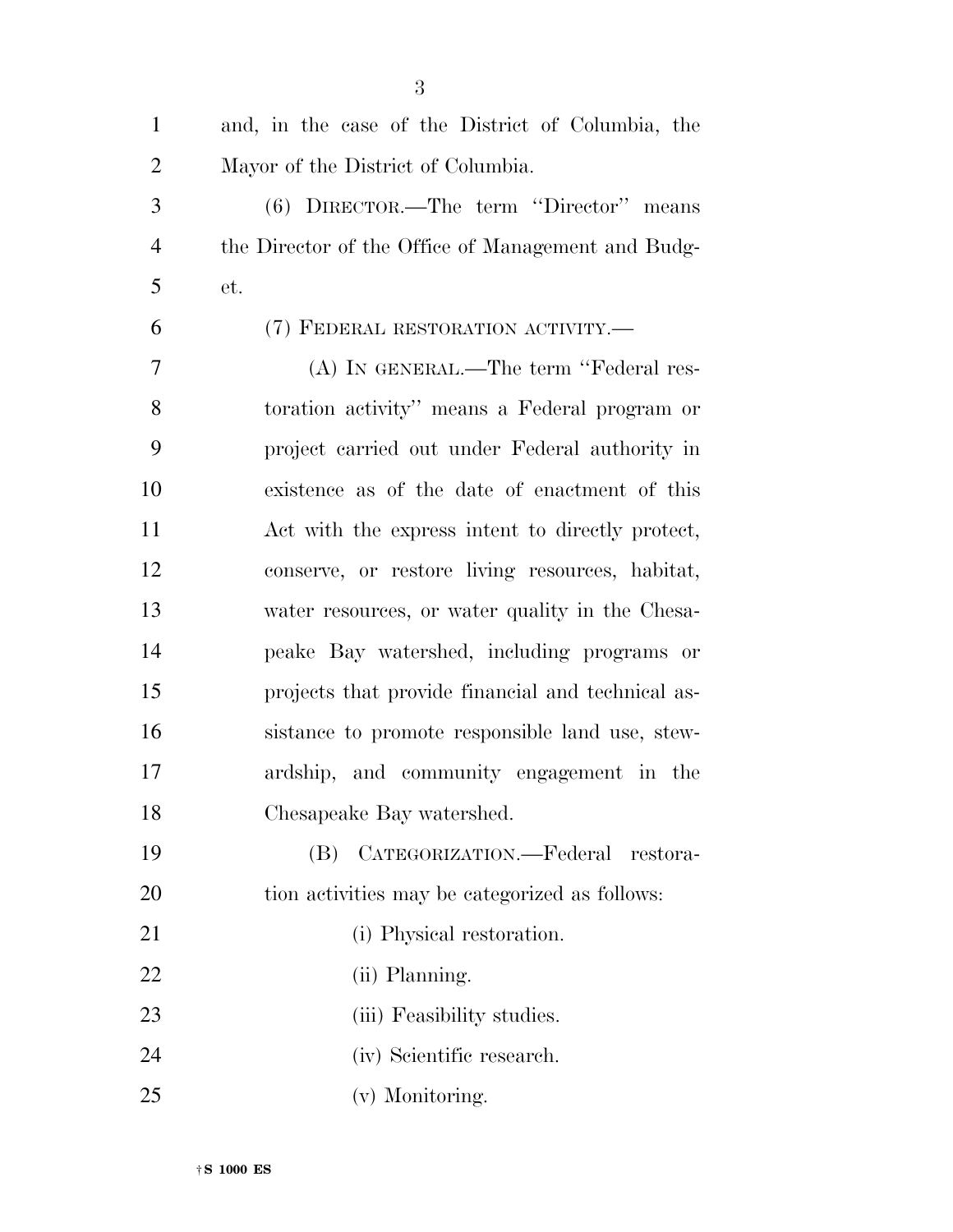|                | $\overline{4}$                                           |
|----------------|----------------------------------------------------------|
| $\mathbf{1}$   | (vi) Education.                                          |
| $\overline{2}$ | (vii) Infrastructure development.                        |
| 3              | (8) STATE RESTORATION ACTIVITY.-                         |
| $\overline{4}$ | (A) IN GENERAL.—The term "State res-                     |
| 5              | toration activity" means any State program or            |
| 6              | project carried out under State authority that           |
| 7              | directly or indirectly protect, conserve, or re-         |
| 8              | store living resources, habitat, water resources,        |
| 9              | or water quality in the Chesapeake Bay water-            |
| 10             | shed, including programs or projects that pro-           |
| 11             | mote responsible land use, stewardship, and              |
| 12             | community engagement in the Chesapeake Bay               |
| 13             | watershed.                                               |
| 14             | (B) CATEGORIZATION.—State restoration                    |
| 15             | activities may be categorized as follows:                |
| 16             | (i) Physical restoration.                                |
| 17             | (ii) Planning.                                           |
| 18             | (iii) Feasibility studies.                               |
| 19             | (iv) Scientific research.                                |
| 20             | (v) Monitoring.                                          |
| 21             | (vi) Education.                                          |
| 22             | (vii) Infrastructure development.                        |
| 23             | SEC. 3. CHESAPEAKE BAY CROSSCUT BUDGET.                  |
| 24             | (a) IN GENERAL.—The Director, in consultation with       |
| 25             | the Chesapeake Executive Council, the chief executive of |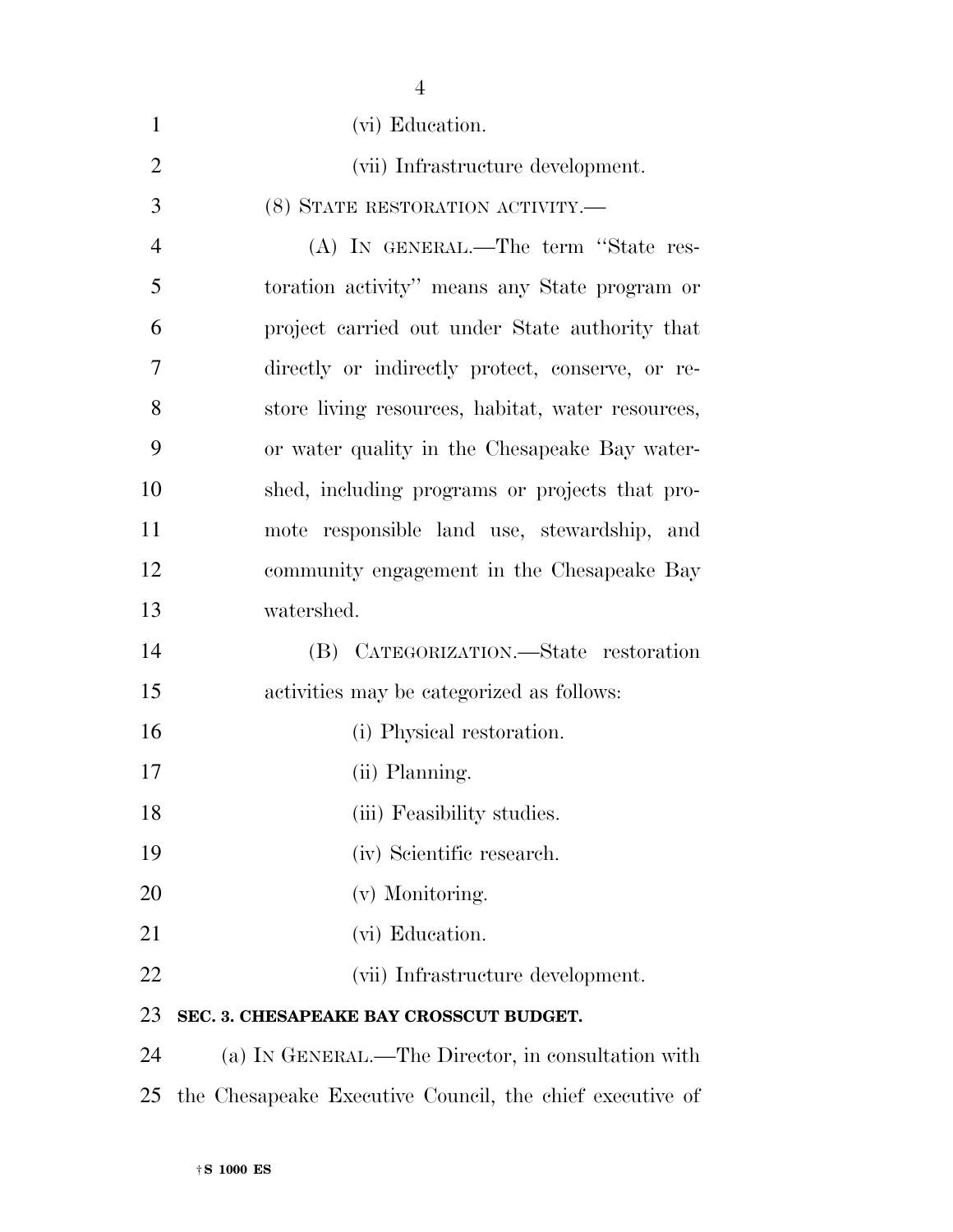each Chesapeake Bay State, and the Chesapeake Bay Commission, shall submit to Congress a financial report containing— (1) an interagency crosscut budget that dis- plays, as applicable— (A) the proposed funding for any Federal

 restoration activity to be carried out in the suc- ceeding fiscal year, including any planned inter- agency or intra-agency transfer, for each of the Federal agencies that carry out restoration ac-11 tivities;

 (B) to the extent that information is avail- able, the estimated funding for any State res- toration activity to be carried out in the suc-ceeding fiscal year;

 (C) all expenditures for Federal restoration activities from the preceding 2 fiscal years, the current fiscal year, and the succeeding fiscal year;

 (D) all expenditures, to the extent that in- formation is available, for State restoration ac- tivities during the equivalent time period de-23 seribed in subparagraph (C); and

 (E) a section that identifies and evaluates, based on need and appropriateness, specific op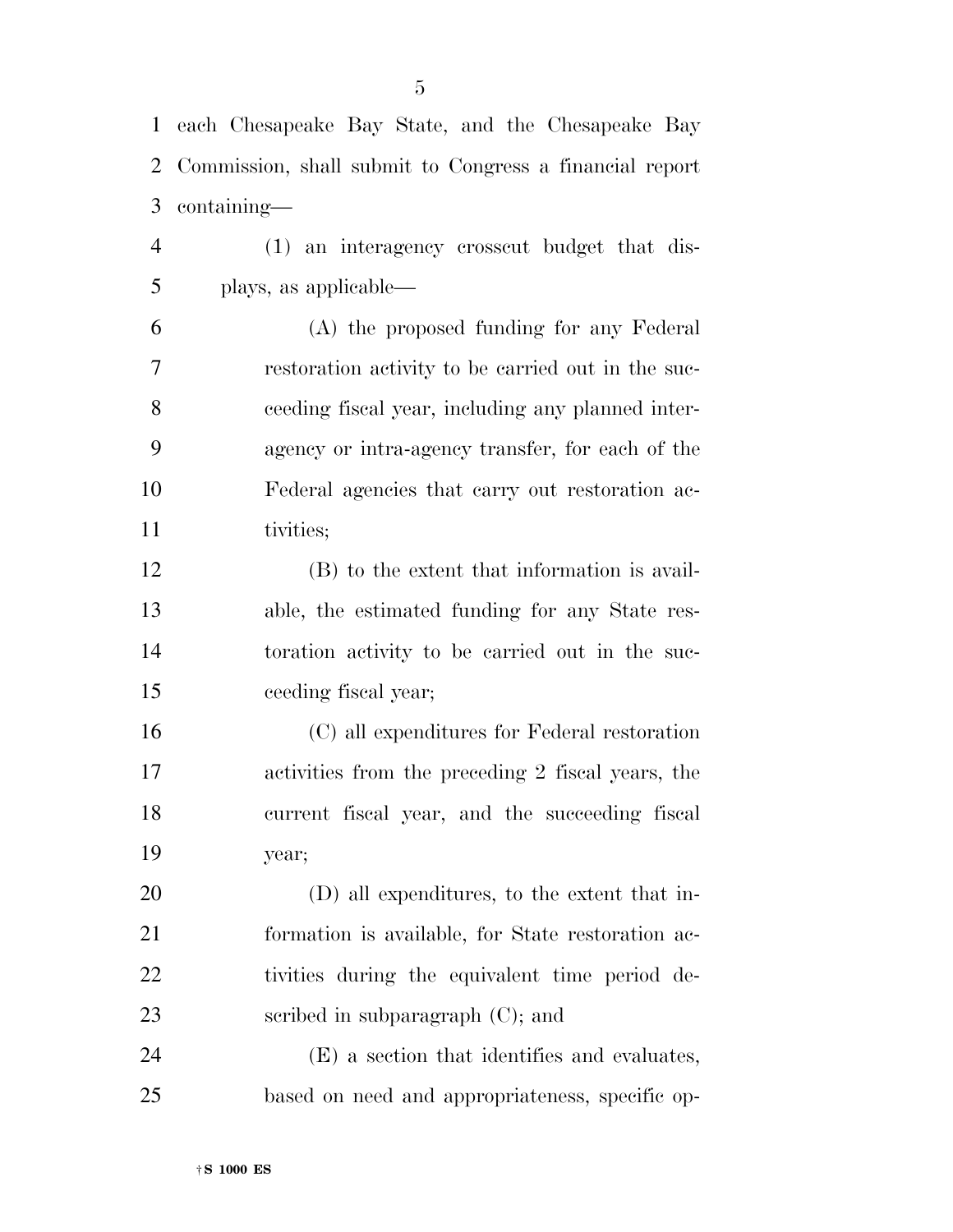portunities to consolidate similar programs and activities within the budget and recommenda- tions to Congress for legislative action to streamline, consolidate, or eliminate similar programs and activities within the budget;

 (2) a detailed accounting of all funds received and obligated by each Federal agency for restoration activities during the current and preceding fiscal years, including the identification of funds that were transferred to a Chesapeake Bay State for restora-11 tion activities;

 (3) to the extent that information is available, a detailed accounting from each State of all funds received and obligated from a Federal agency for restoration activities during the current and pre-ceding fiscal years; and

 (4) a description of each of the proposed Fed- eral and State restoration activities to be carried out in the succeeding fiscal year (corresponding to those activities listed in subparagraphs (A) and (B) of paragraph (1)), including—

22 (A) the project description;

(B) the current status of the project;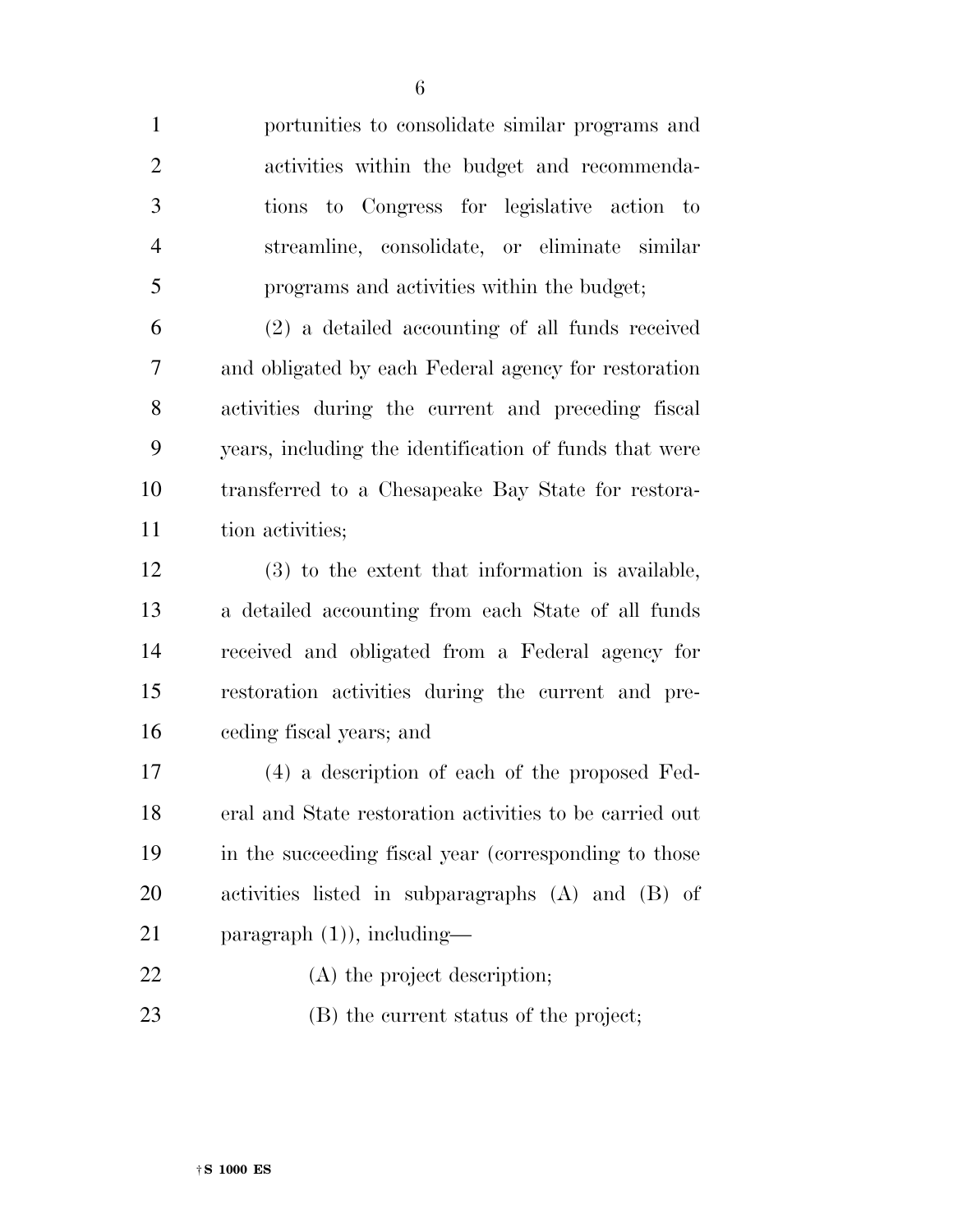| $\mathbf{1}$   | (C) the Federal or State statutory or regu-                 |
|----------------|-------------------------------------------------------------|
| $\overline{2}$ | latory authority, program, or responsible agen-             |
| 3              | cy;                                                         |
| $\overline{4}$ | (D) the authorization level for appropria-                  |
| 5              | tions;                                                      |
| 6              | (E) the project timeline, including bench-                  |
| 7              | marks;                                                      |
| 8              | (F) references to project documents;                        |
| 9              | (G) descriptions of risks and uncertainties                 |
| 10             | of project implementation;                                  |
| 11             | (H) a list of coordinating entities;                        |
| 12             | (I) a description of the funding history for                |
| 13             | the project;                                                |
| 14             | $(J)$ cost sharing; and                                     |
| 15             | (K) alignment with the existing Chesa-                      |
| 16             | peake Bay Agreement, Chesapeake Executive                   |
| 17             | Council goals and priorities, and Annual Action             |
| 18             | Plan required by section 205 of Executive                   |
| 19             | Order 13508 (33 U.S.C. 1267 note; relating to               |
| 20             | Chesapeake Bay protection and restoration).                 |
| 21             | (b) MINIMUM FUNDING LEVELS.—In describing res-              |
| 22             | toration activities in the report required under subsection |
| 23             | (a), the Director shall only include—                       |
| 24             | $(1)$ for the first 3 years that the report is re-          |
| 25             | quired, descriptions of—                                    |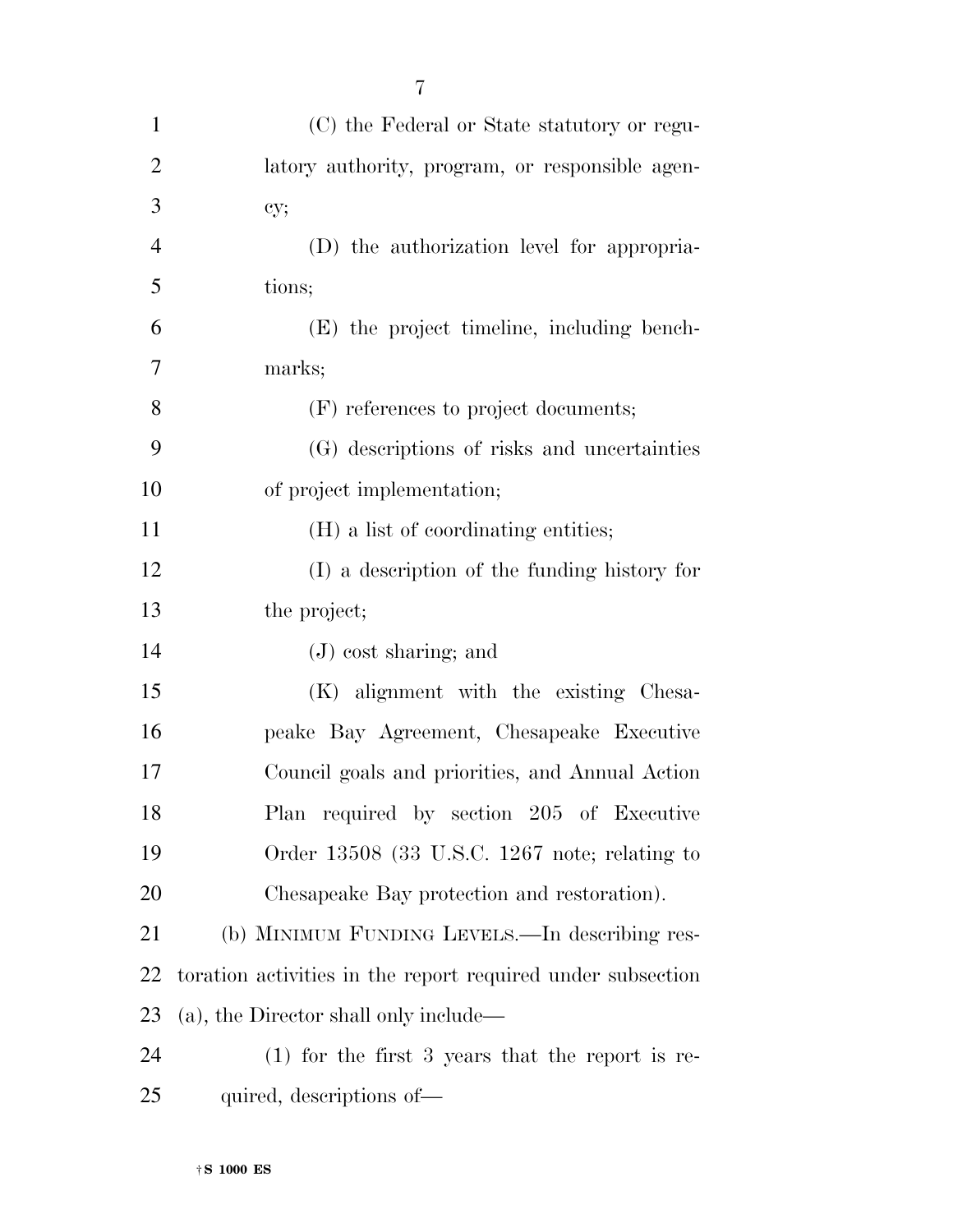| $\mathbf{1}$   | (A) Federal restoration activities that have               |
|----------------|------------------------------------------------------------|
| $\overline{2}$ | funding amounts greater than or equal to                   |
| 3              | $$300,000;$ and                                            |
| $\overline{4}$ | (B) State restoration activities that have                 |
| 5              | funding amounts greater than or equal to                   |
| 6              | \$300,000; and                                             |
| $\tau$         | $(2)$ for every year thereafter, descriptions of —         |
| 8              | (A) Federal restoration activities that have               |
| 9              | funding amounts greater than or equal to                   |
| 10             | $$100,000;$ and                                            |
| 11             | (B) State restoration activities that have                 |
| 12             | funding amounts greater than or equal to                   |
| 13             | \$100,000.                                                 |
| 14             | (c) DEADLINE.—The Director shall submit to Con-            |
| 15             | gress the report required by subsection (a) not later than |
| 16             | September 30 of each year.                                 |
| 17             | (d) REPORT.—Copies of the report required by sub-          |
| 18             | section (a) shall be submitted to the Committees on Ap-    |
| 19             | propriations, Natural Resources, Energy and Commerce,      |
| 20             | and Transportation and Infrastructure of the House of      |
| 21             | Representatives and the Committees on Appropriations,      |
| 22             | Environment and Public Works, and Commerce, Science,       |
| 23             | and Transportation of the Senate.                          |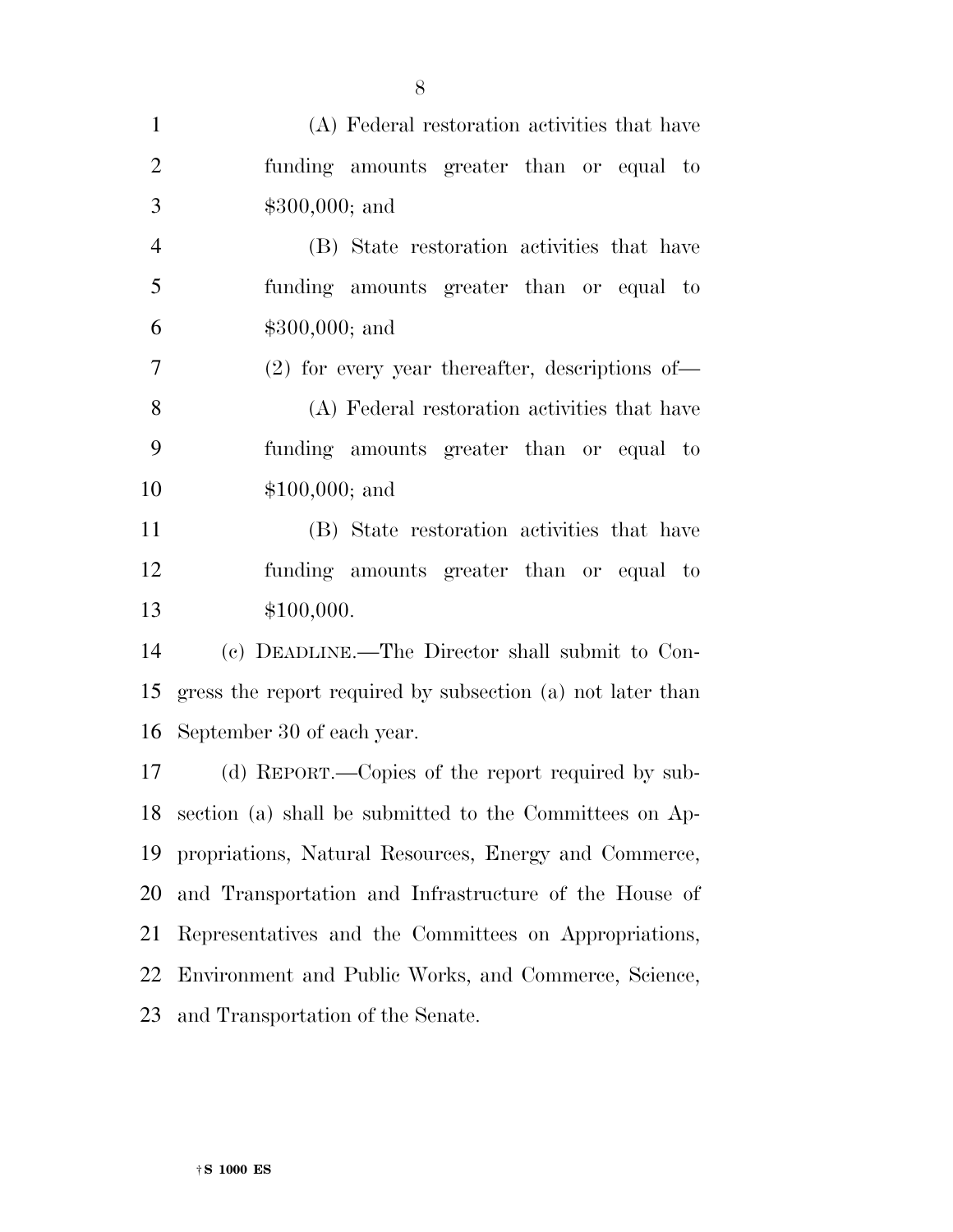| 1  | (e) EFFECTIVE DATE.—This section shall apply be-            |
|----|-------------------------------------------------------------|
| 2  | ginning with the first fiscal year after the date of enact- |
| 3  | ment of this Act.                                           |
| 4  | SEC. 4. INDEPENDENT EVALUATOR FOR THE CHESAPEAKE            |
| 5  | <b>BAY PROGRAM.</b>                                         |
| 6  | (a) IN GENERAL.—There shall be an Independent               |
| 7  | Evaluator for restoration activities in the Chesapeake Bay  |
| 8  | watershed, who shall review and report on—                  |
| 9  | (1) restoration activities; and                             |
| 10 | (2) any related topics that are suggested by the            |
| 11 | Chesapeake Executive Council.                               |
| 12 | $(b)$ APPOINTMENT.—                                         |
| 13 | $(1)$ In GENERAL.—Not later than 30 days after              |
| 14 | the date of submission of nominees by the Chesa-            |
| 15 | peake Executive Council, the Independent Evaluator          |
| 16 | shall be appointed by the Administrator from among          |
| 17 | nominees submitted by the Chesapeake Executive              |
| 18 | Council with the consultation of the scientific com-        |
| 19 | munity.                                                     |
| 20 | (2) NOMINATIONS.—The Chesapeake Executive                   |
| 21 | Council may nominate for consideration as Inde-             |
| 22 | pendent Evaluator a science-based institution of            |
| 23 | higher education.                                           |
| 24 | (3) REQUIREMENTS.—The Administrator shall                   |
| 25 | only select as Independent Evaluator a nominee that         |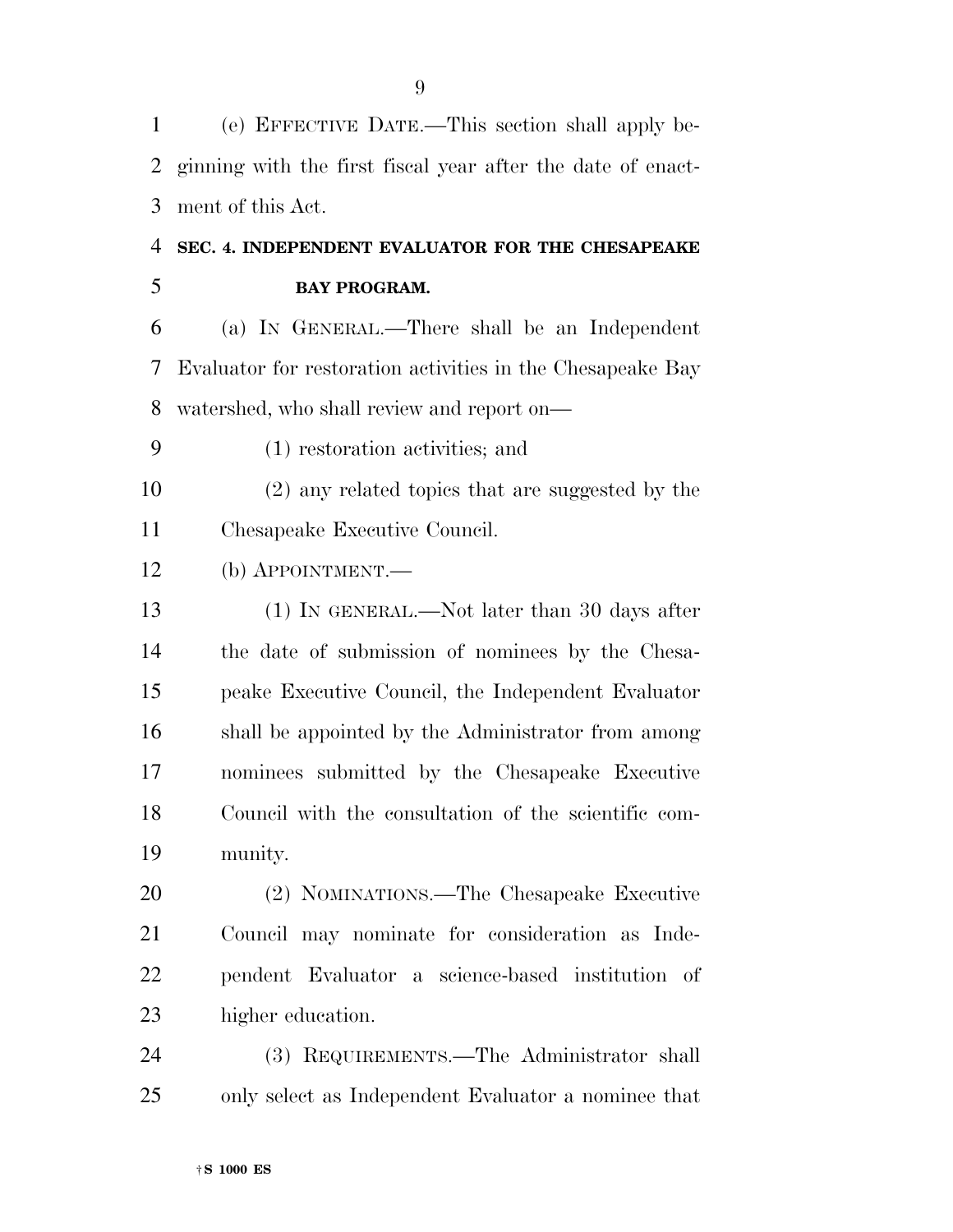the Administrator determines demonstrates excel- lence in marine science, policy evaluation, or other studies relating to complex environmental restora-tion activities.

 (c) REPORTS.—Not later than 180 days after the date of appointment and once every 2 years thereafter, the Independent Evaluator shall submit to Congress a re- port describing the findings and recommendations of re-views conducted under subsection (a).

#### **SEC. 5. PROHIBITION ON NEW FUNDING.**

 No additional funds are authorized to be appro-priated to carry out this Act.

Passed the Senate December 2, 2014.

Attest:

*Secretary.*